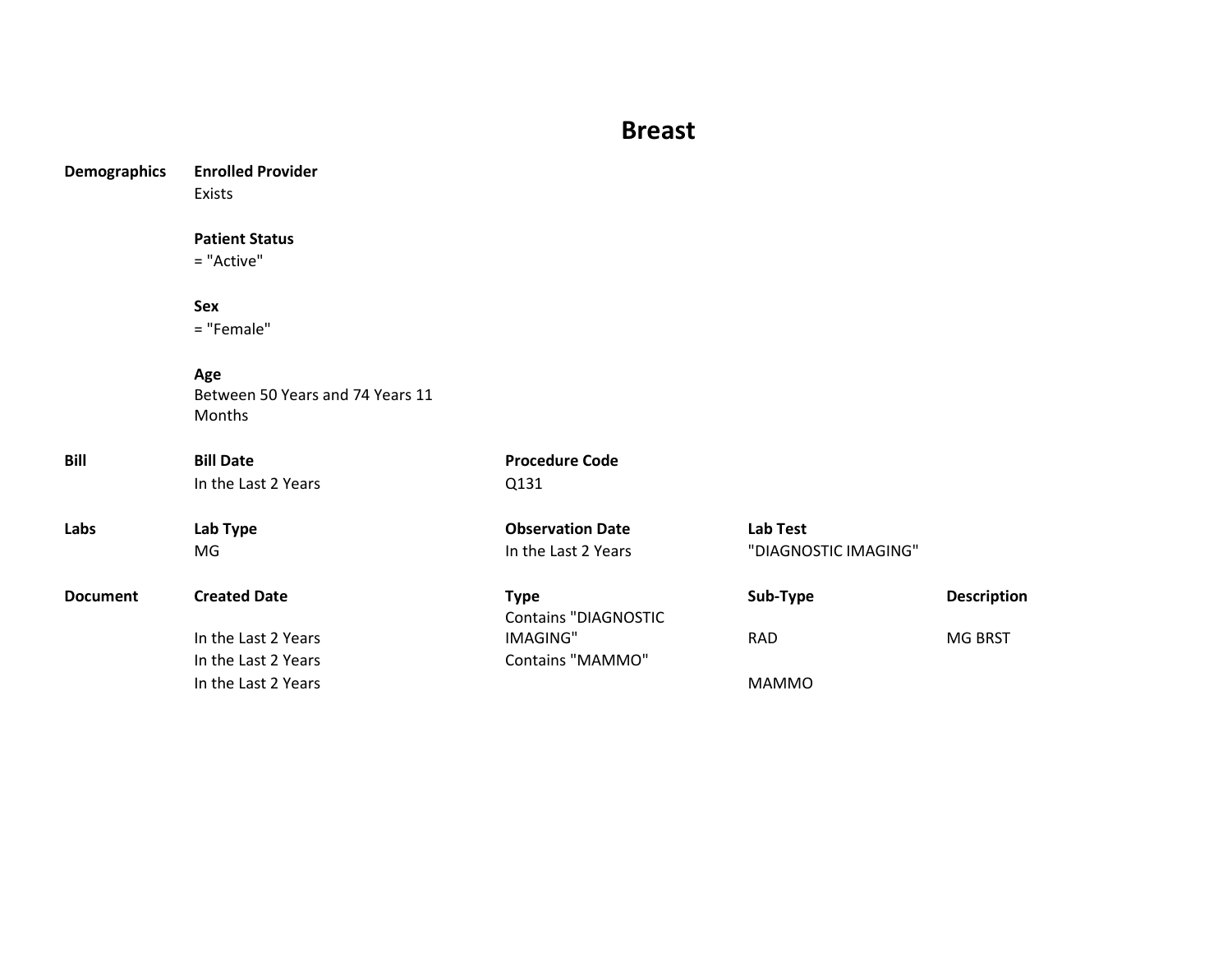## **Cervical**

**Demographics Enrolled Provider** Exists **Patient Status** = "Active" **Sex** = "Female" **Age** Between 25 Years and 69 Years 11 Months **Bill Bill Date Procedure Code** In the Last 3 Years COME COME COME CONTROL COME CONTROL CONTROL CONTROL CONTROL CONTROL CONTROL CONTROL CONTROL CONTROL CONTROL CONTROL CONTROL CONTROL CONTROL CONTROL CONTROL CONTROL CONTROL CONTROL CONTROL CONTROL CONTRO **Labs Lab Value Construction Date Construction Date** Contains "LIQUID BASED PAP" In the Last 3 Years Contains "PAP TEST" In the Last 3 Years Contains "PAP SMEAR" In the Last 3 Years **Document Created Date Description** In the Last 3 Years Contains "PAP SMEAR"